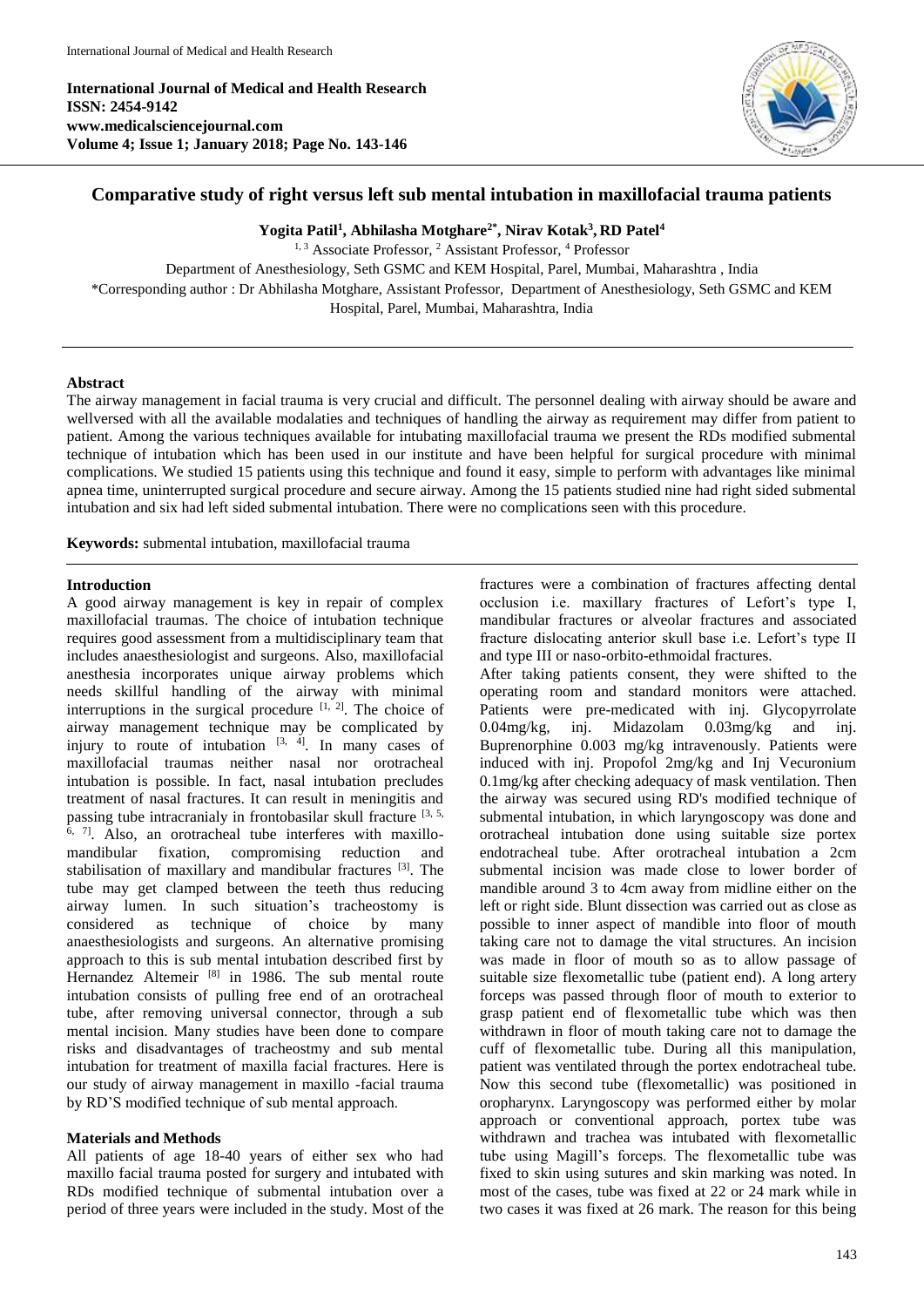the tube getting curved over tongue while bringing it to opposite side. Cuff was inflated and throat packing was done. At the end of surgery, decision to keep flexometallic tube in situ or extubate was taken. If the patient was to be extubated process was reversed to re-establish oral route and closure of submental incision was done under local anesthesia. Neuromuscular blockade was reversed with inj Neostigmine 0.05mg/kg and inj. Glycopyrrolate 0.008mg/kg. Patient was extubated after confirmation of airway security. In cases of Inter maxilla-mandibular fixation (IMF) where surgeons wanted to keep the IMF during post-operative period to maintain the alignment of the maxillary fractures, tongue stich was taken to avoid tongue fall and subsequently the stich was removed while removing IMF. In these cases we needed to keep endotracheal tube in situ so we planned to extubate them on day two when patient were fully recovered from anaesthesia and all airway reflexes were intact. Before extubation the

submental intubation site was infiltrated with local anaesthesia and after extubation the wound was closed under local anesthesia. Patients were given good antibiotic coverage to avoid local infection at incision site.

## **Observations**

| Table 1: Demographic data showing age, gender and type of |  |
|-----------------------------------------------------------|--|
| fractures                                                 |  |

| Mean age of the study population | 27.33 years                                                                                                            |
|----------------------------------|------------------------------------------------------------------------------------------------------------------------|
| Male: Female ratio               | 10:5                                                                                                                   |
| Type of fracture                 | Naso ethmoidal -2<br>Panfacial - 7<br>Mandible - 3<br>Midface -2<br><b>Bilateral Leforts with CSF</b><br>rhinorrhea -1 |

| Table 2: Comparison of Right and Left sided submental intubation |  |
|------------------------------------------------------------------|--|
|------------------------------------------------------------------|--|

| Side of submental intubation                                                                                                     | <b>Right submental intubation</b> | Left submental intubation |
|----------------------------------------------------------------------------------------------------------------------------------|-----------------------------------|---------------------------|
| Number of cases and technique of intubation Conventional $-4$ Left molar intubation-5 Conventional $-2$ Right molar intubation-4 |                                   |                           |
| Average time taken                                                                                                               | $1.2 \text{ mins}$                | $1.36 \text{ mins}$       |
| Average length of tube fixation at skin                                                                                          | 23.55 cms                         | 23.66 cms                 |
| Total number of cases                                                                                                            |                                   |                           |

## **Discussion**

Treatment of maxillo facial trauma often implies problems with intra operative airway management. When neither naso tracheal nor orotracheal intubation is suitable, temporary tracheostomy often is an option of choice<sup>[9]</sup>. Tracheostomy, an alternate technique preferred by some surgeons and anaesthesiologists is associated with complications like haemorrhage, subcutaneous emphysema, pneuomediastinum, pneumothorax, recurrent laryngeal nerve damage, stomal and respiratory tract infection, tracheal stenosis, tracheal erosions, dysphagia, problems during decanulation and scarring [10, 11].

In panfacial fractures, which requires maxilla mandibular fixation, nasotracheal intubation is good option. Nevertheless, in patients of maxilllo facial trauma associated with frontobasilar fractures, nasotrcheal intubation can lead to major complications like sinusitis, epistaxis, meningitis, sepsis, CSF leakage and introduction of tube intra cranially leading to brain damage [12].

Another approach was described by Marhinez –Lage in 1998 called retro molar intubation  $[13]$ . In this approach, semilunar osteotomy was done in retro molar space and oro tracheal tube was placed in retromolar area, lying below occlusion plane. This offers unobstructed surgical field with good securement of airway. It allows intermaxillary fixation without any impediments. However bony anatomy needs to be destroyed to make space for tube and procedure is time consuming requiring about 30 minutes. Also, evaluation of the restoration of an individual occlusion can be partially impaired by the presence of the tube in the oral vestibule.

Altemeir in 1986 first described the technique of sub mental intubation, an alternative technique to all the above approaches<sup>[8]</sup>. This technique allows tracheal intubation for maxilla mandibular fixation and avoids nasotracheal intubation and tracheostomy. In his technique, he performed orotracheal intubation using flexometallic intubation with conventional laryngoscopy. An incision was done in submental region and tracheal tube connector was removed.

Machine end of tube along with pilot balloon was then taken out through incision.

Maclnnis and Baig reported that standard technique as described by Altemir was less than satisfactory because of bleeding, difficult tube passage and sublingual gland involvement [14]. Instead of slight lateral exit wound submentally, they modified the technique to strict midline approach in 15 patients with satisfactory results in 14. However, we preferred to remain laterally either on left or right of midline and there was no difficulty in passing the tube through the incision and there was minimal bleeding.

In our modified technique, we used two tubes, first portex tube to secure airway with conventional laryngoscopy and flexo metallic tube to insert from exterior to interior through sub mental incision into oral cavity. Reason for this was as follows: first- apnoea time was reduced; second- no struggle to bring out machine end and pilot balloon of tube; thirdprocedure can be done with leisure time and fourthconnector of tube need not be removed which is recommended by some manufacturers.

There has been case report of patient where it was difficult to bring out machine end of tube and pilot balloon getting entangled in muscle plane [15]. Machine end was brought outside but pilot balloon was entangled in muscle plane. It was left in situ and at the end of surgery inflation line was cut and cuff was deflated. Pilot balloon was removed through separate incision.

In our study, we have taken tube on right or left side of midline, according to surgeon's preference. It was found that right submental intubation was easier since it can be done with conventional laryngoscopy as well as left molar approach of laryngoscopy and it was less time consuming. With left submental intubation, right molar approach was better than conventional laryngoscopy because the tounge was obstructing the tube in conventional laryngoscopy. Thus right molar approach was easier than left molar approach. We have done 15 cases out of which nine were of right side and six were of left side. The average time taken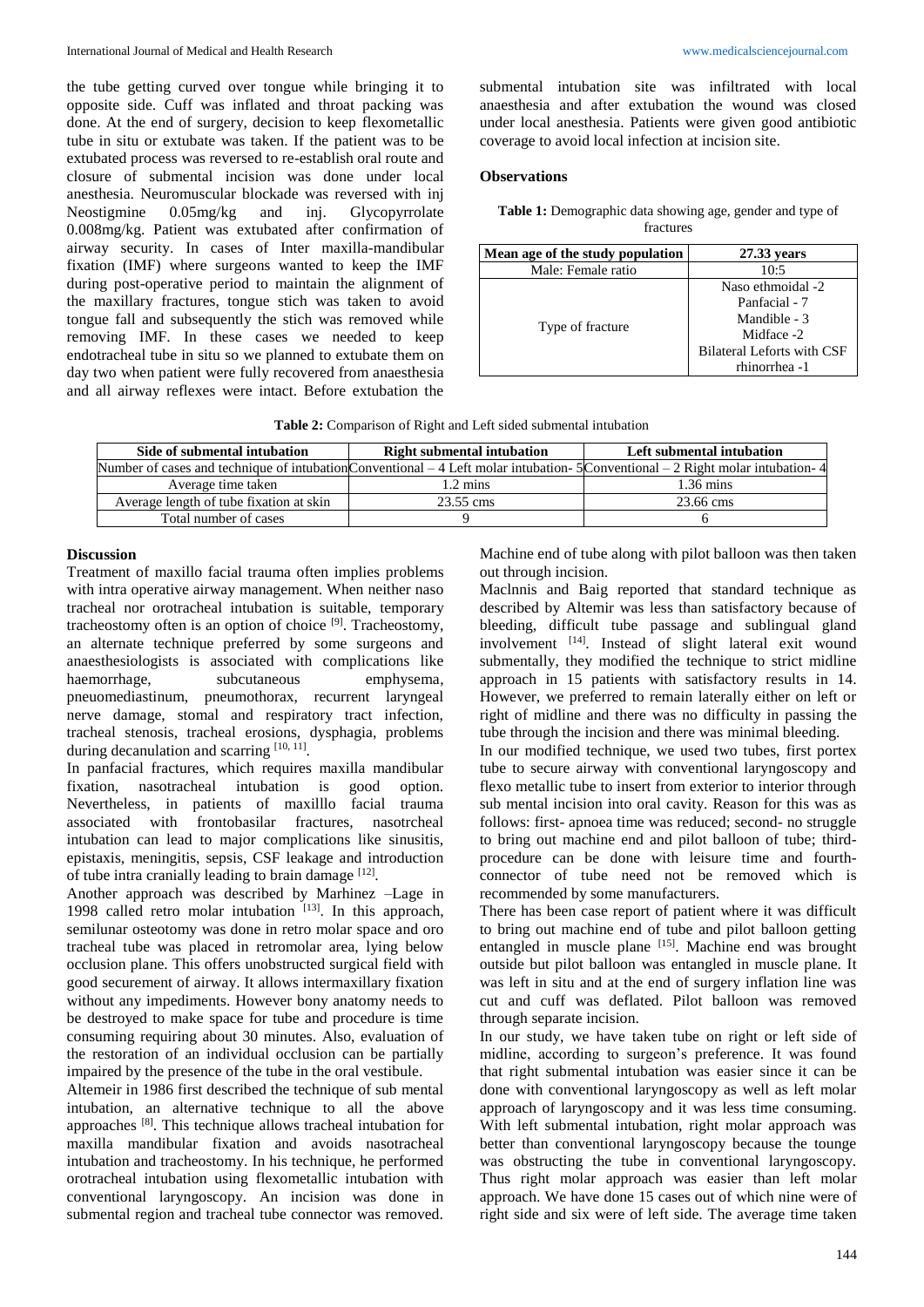was 1.2 minutes for right submental intubation and 1.36 minutes for left submental intubation.

We found that the marking of ETT at skin level was ranging from 22 to 26 cm which was confirmed by bilateral equal air entry and  $EtCO<sub>2</sub>$  as compared with the normal orotracheal tube which was at the level of 20-22 cm. This increased length may be probably due to the loop formation in oral cavity. In both right and left submental intubations the ETT marking at skin level remained same.

In our study, no case of accidental extubation occurred. Also, no major complication occurred. Only in two cases cuff was damaged during manipulations but since patient was getting ventilated through portex tube we had leisure time to replace it.

Submental intubation is also associated with complications like accidental extubation, tube obstruction, tube damage, superficial infection of submental wound, trauma to submandibular gland, sublingual gland, Wharton's duct, damage to lingual nerve, orocutaneus fistula and hypertrophic scar. Also, accidental extubation, tube obstruction and damaged tube (leaking cuff) are more difficult to manage in submental route. Endotracheal tube exchanger can be used successfully to replace the damaged tracheal tube by the submental approach.

If the patient is to be extubated, the above procedure is reversed at the time of extubation by removing flexometallic tube and patient reintubated orally with suitable size portex endotracheal tube by conventional laryngoscopy. Either patient is extubated and the incision is sutured under local anesthesia or tube kept in postoperative period and extubated next day after injecting local anesthetic in the incision wound and wound sutured after extubation.

However, no complications were reported in our study. Perioperative good antibiotic cover and good oral hygiene resulted in prevention of infectious complications.

The limitation of this technique is patients who also present a neurological deficit or thoracic trauma and need more than 7-14 days of postoperative ventilator support. In such cases a tracheotomy is known to be a safer procedure than endotracheal intubation. It is therefore difficult to propose it to patients suffering from an isolated facial trauma who will require prolonged airway management This method of intubation is contraindicated for patients who require a long period of assisted ventilation, i.e. poly-trauma patients presenting with severe neurological damage or major thoracic trauma, and patients expected to need repeated operations.

**Steps for modified RD's submental intubation technique 1.**<br>Orotracheal intubation done with conventional **1.**Orotracheal intubation done with conventional laryngoscope and ventilation started



**2**. Submental incision (2cms) taken and dissection done till oral cavity



**3.** Flexometallic tube ( patient end ) inserted from the submental incision and then taken in oral cavity with the

**SUB MENTAL INCISION EXTENDED IN ORAL CAVITY**

help of long artery forceps



**4.** Either left or right molar laryngoscopy done and flexometallic tube inserted in the trachea with the help of Magill's forceps after removing portex endotracheal tube ( during the above procedure patient was being ventilated though oral portex tube ) Now the breathing circuit is removed and attached to flexometallic tube.Hence only this much is the apnea time i.e. removing the circuit from portex tube and attaching it to flexometallic tube